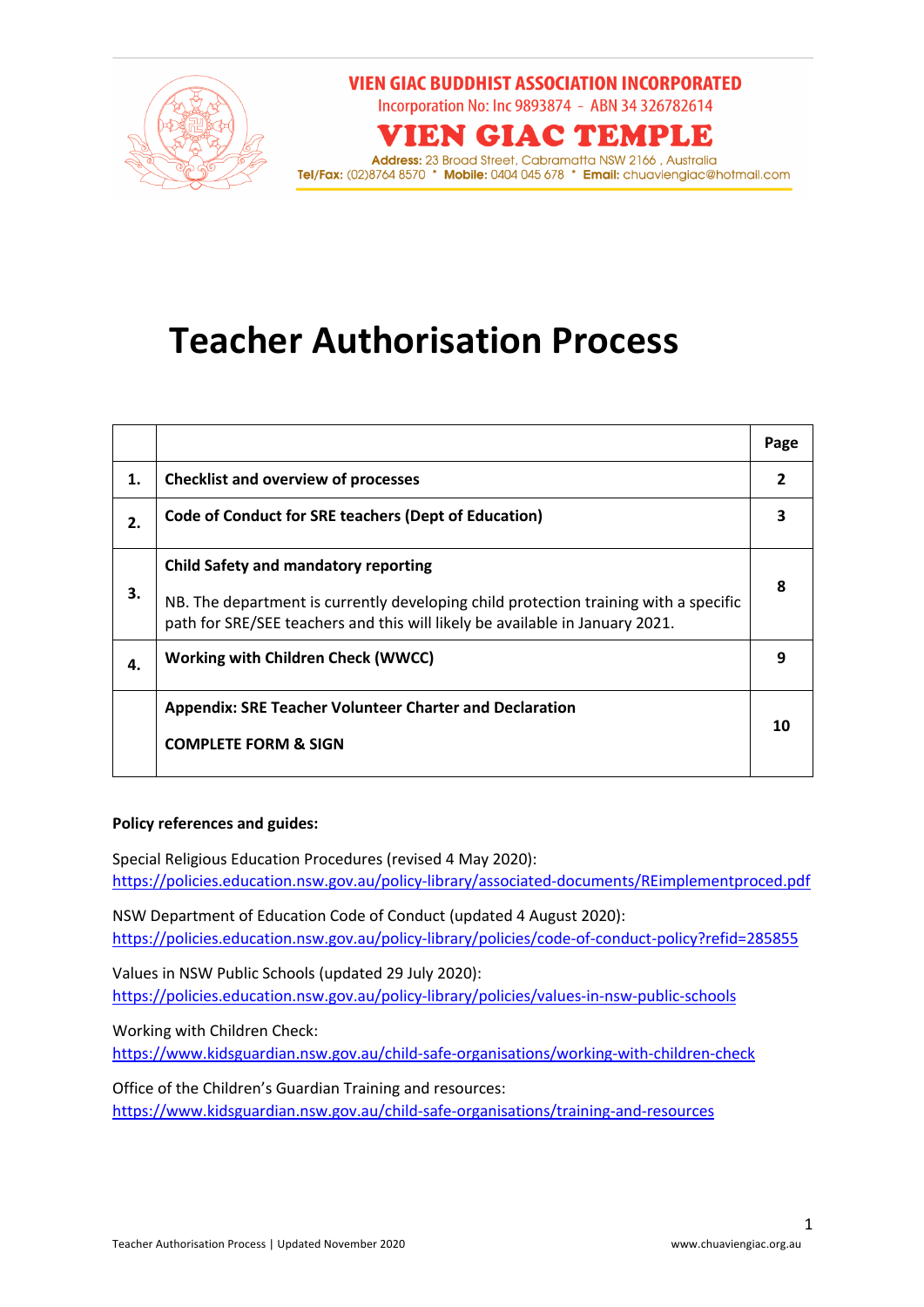## **1. Checklist and Overview of Processes**

**Before being authorised as a Special Religious Education (SRE) teacher, have you…**

#### **1. … read and understood the Department of Education's Code of Conduct for SRE teachers?**

The Code of Conduct clarifies the standards of behaviour that is expected of all SRE teachers in the performance of their duties. It gives guidance in areas where staff need to make personal and ethical decisions.

#### **2. …completed Child Safety induction training and understood your mandatory reporting responsibilities?**

All SRE teachers must participate in initial Child Safety training and update this annually. This is to ensure that SRE teachers are aware of their responsibilities regarding the safety and wellbeing of children and young people that arise in the course of their work. SRE teachers are mandatory reporters of suspected risk of significant harm and must understand and follow procedures relating to this.

#### **3. …obtained a Working with Children Check (WWCC) and signed the declaration in relation to Specific Crimes (in this document)?**

- All SRE teachers are required to apply for a WWCC and obtain a clearance number. As an approved provider, we keep relevant WWCC documents for five years after the employment or engagement has been completed.
- Any SRE teacher authorised to enter NSW Government schools must not have had a criminal conviction for any crime against a minor, a conviction for violence, sexual assault or for providing prohibited drugs.

#### **4. …completed basic training to deliver the SRE curriculum?**

SRE approved providers ensure that all SRE teachers have access to basic training standards. The basic training includes context, knowledge of authorised curriculum, classroom management, child safety and the importance of continued professional learning.

This training is provided by VGBA for any new SRE teachers, and on an ongoing basis.

#### **5. …completed and signed the SRE Teacher Declaration at the end of this document?**

You need to sign, date and return this declaration before being authorised to teach our approved curriculum as an SRE teacher in schools.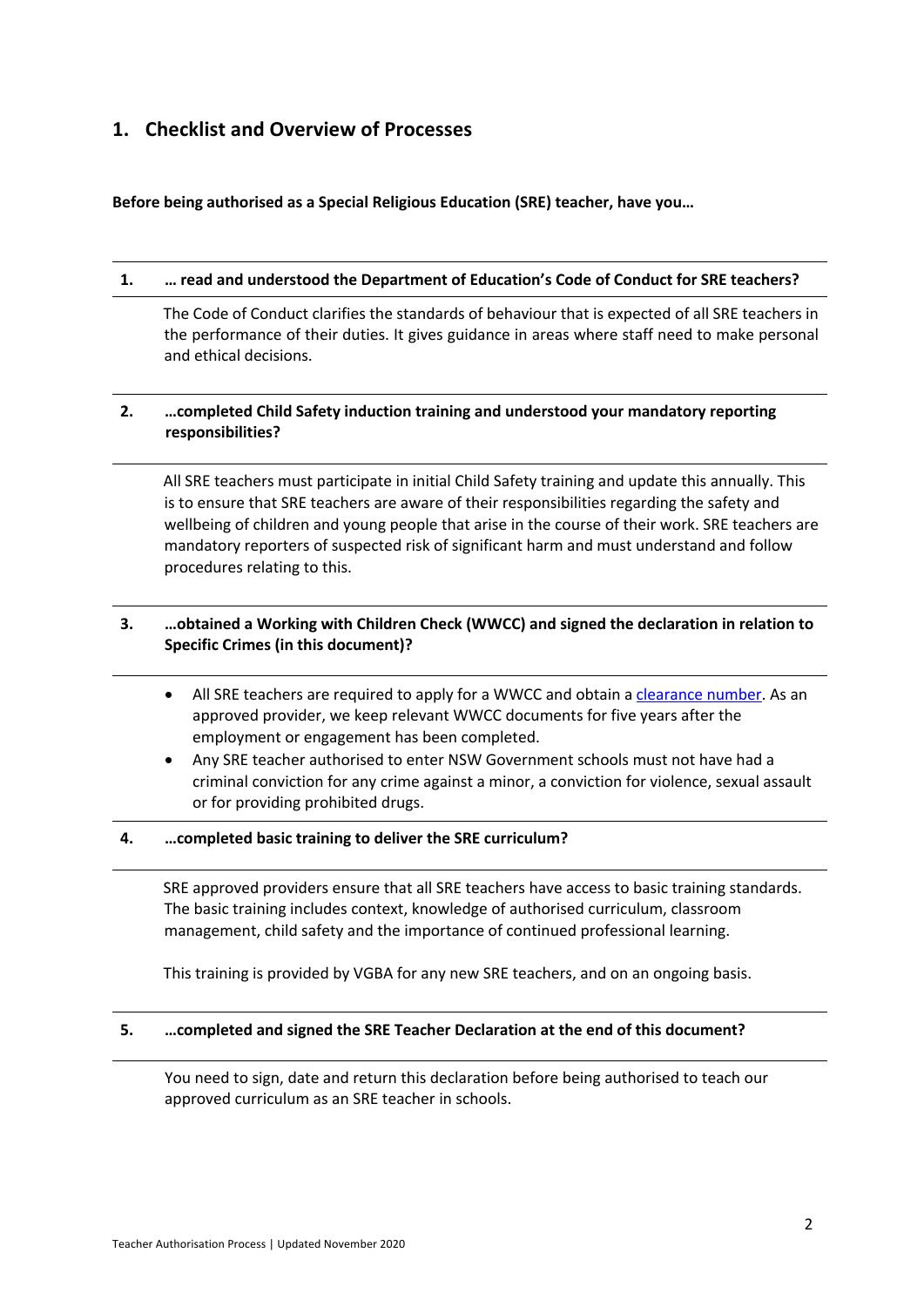## **2. Code of Conduct for SRE Teachers (Department of Education)**

The Code of Conduct clarifies the standards of behaviour expected of all staff in the performance of their duties. It gives guidance in areas where staff need to make personal and ethical decisions.

#### **2.1 Audience and applicability**

The SRE Code of Conduct applies to all employees, volunteers, religious and lay people working on behalf of our organisation.

SRE teachers are to endorse the principles of current Child Protection Law and follow the Department of Education Religious Education Implementation Procedures as an essential responsibility. The SRE Code of Conduct will help you understand and fulfil your legal and other responsibilities.

#### **2.2 Context**

We are committed to the highest standards of conduct in public education, training and administration. The Dept of Education has issued this single Code of Conduct to align staff conduct with the organisational values and ethics that underpin the Department's policies and procedures. This Code of Conduct is aligned with the Department of Education's Code of Conduct: https://policies.education.nsw.gov.au/policy-library/policies/code-of-conduct-policy?refid=285855

#### **2.3. Legislative provisions**

- Anti-Discrimination Act 1977
- Community Relations Commission and Principles of Multiculturalism Act 2000
- Crimes Act 1900
- Fair Work Act 2009
- Government Information (Public Access) Act 2009
- Independent Commission Against Corruption Act 1988
- Industrial Relations Act 1996
- Work Health and Safety Act 2011
- Ombudsman Act 1974
- Privacy and Personal Information Protection Act 1998
- Public Interest Disclosures Act 1994

#### **2.4 Expectations**

As an employee or volunteer, you are required to be aware of all legislation, policies, procedures and work related to the role. The most relevant of these will be made available to you through induction and training. This is a requirement for people undertaking the role of SRE teacher.

As a representative of our faith, you will be caring and compassionate towards the students in your class. In doing so you must set appropriate boundaries since you are in a position of authority and have a duty of care for students. There is an expectation that you will only use approved curriculum materials and age-appropriate resources for SRE lessons.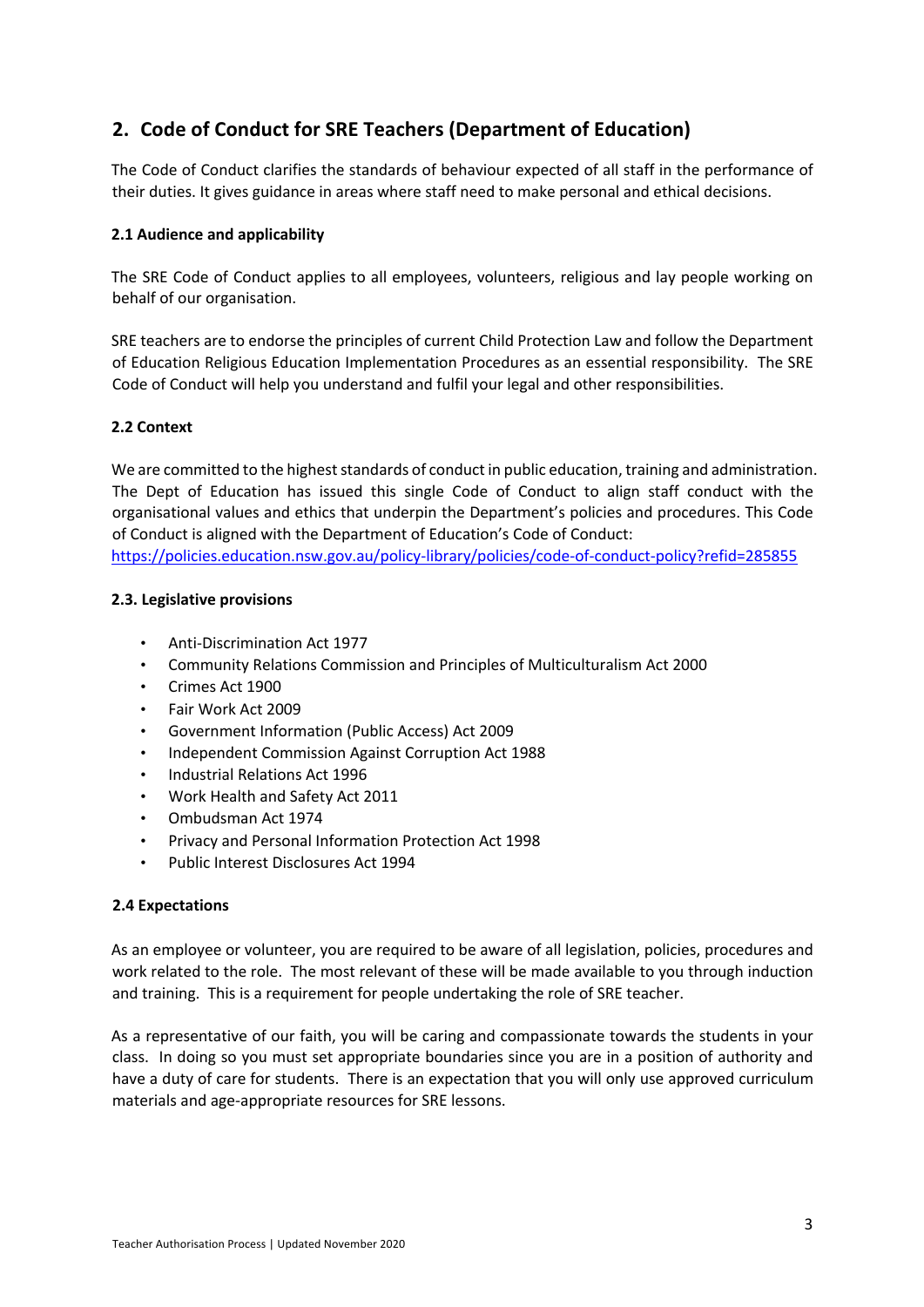The Code touches on many significant issues relating to people working with children and young people. Special Religious Education teachers who do not comply with the Code of Conduct can be asked and expected to withdraw from SRE and their authorisation to teach will be revoked.

#### **2.5 Reporting concerns about employee conduct**

SRE teachers are to promote an atmosphere of respect for the classroom teacher and school personnel by their language and behaviour. All students are to be treated fairly. An interaction with a student which is discriminating, demeaning or belittling is not acceptable and constitutes a breach of the Code.

A breach in the Code of Conduct may initially be identified by a student, parent/carer, classroom teacher, SRE Coordinator or school staff who would then refer the matter to the authorising person. Our organisation must be notified of breaches of the Code and will determine the course of action to be taken.

#### **2.6 Respect for others**

We are committed to creating a safe and friendly environment in which the children and young people in our care can grow and develop.

**Behaviour, attitudes and language** are an integral part of the SRE lesson. SRE teachers must not discriminate against or harass colleagues, students or members of the public on a number of grounds including gender, marital status, pregnancy, age, race, religion, culture, ethnic or national origin, physical or intellectual impairment or sexual preference or politics. Such harassment or discrimination may constitute an offence under the Anti-Discrimination Act 1977. SRE teachers need to be sensitive to gender, physical and intellectual differences and avoid language and activities which discriminate.

**Respect and care:** SRE teachers must always treat students with respect even when their behaviour may be difficult or challenging. There is no place for sarcasm, derogatory remarks, offensive comments or any conduct that may result in emotional distress or psychological harm to a child. Such behaviours include targeted and ongoing criticism, belittling or teasing, excessive or unreasonable demands, hostility, verbal abuse, threatening rejection or scapegoating and using inappropriate locations or social isolation.

SRE teachers need to be sensitive to the words they use, especially in the classroom, which make any assumptions about a child or young person's background, family status and primary caregivers. The family takes many forms in today's society and SRE teachers must respect the support structures of the children and young people in their care.

**Cultural awareness:** SRE teachers need to be sensitive to cultures and traditions that are different from their own. They should not make statements, or behave in a way that demonstrates ignorance, bias or ridicule towards other denominations, religions or cultures.

**School environment:** Every school has a Discipline and Welfare Policy. SRE teachers must obtain a copy of the policy for the schools in which they work and adhere to the policy (see school website).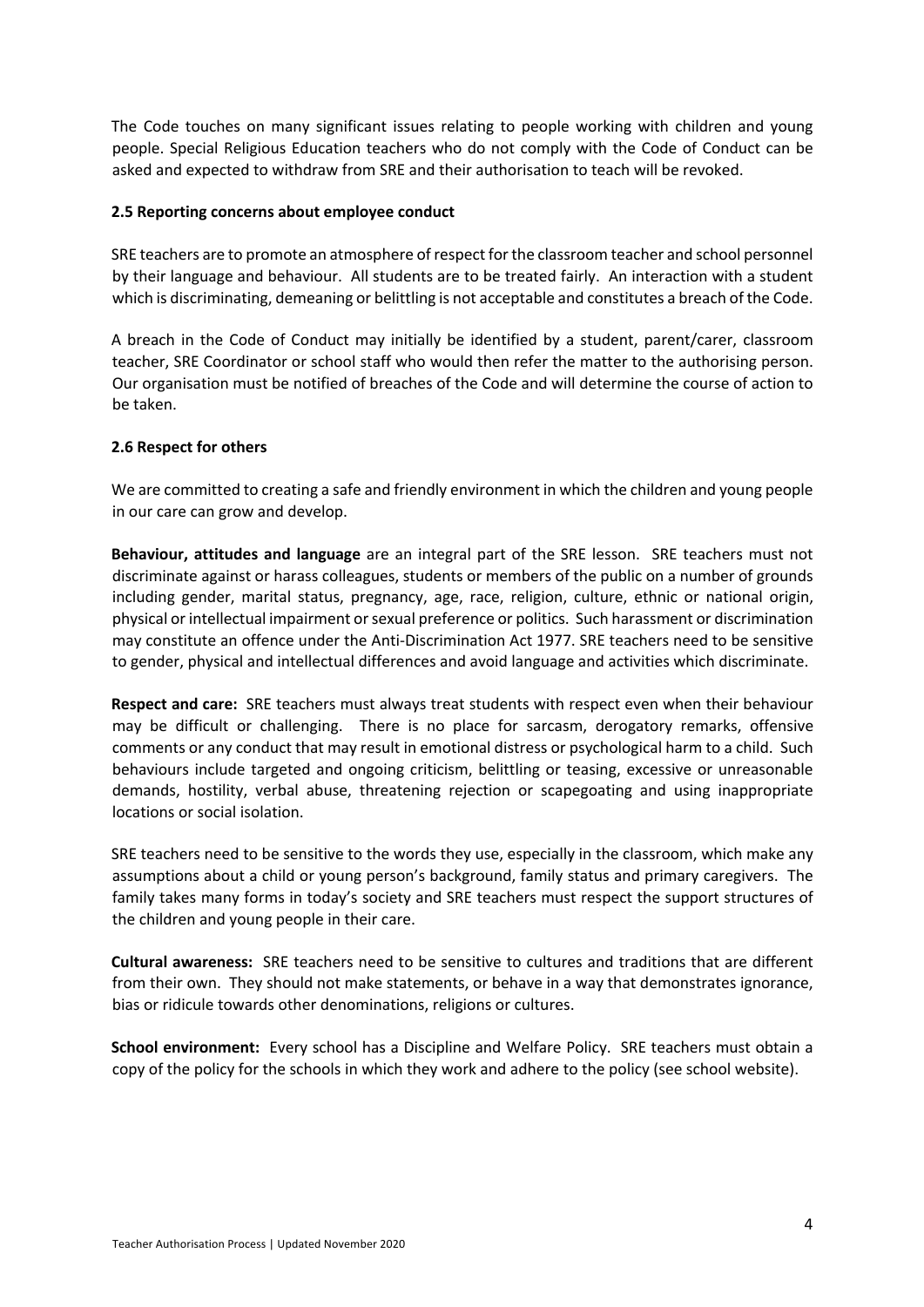#### **2.7 Duty of care**

Duty of care is the legal obligation to provide reasonable care and not harm others. The care of children and young people begins with the attitude of SRE teachers to a variety of issues which can impact on those in our care. Duty of care includes, but is not limited to:

- Providing adequate supervision of SRE classes
- Ensuring a safe physical environment which is free from obstacles and obstructions and activities which may cause injury
- Reporting any bullying or harmful behaviour to school authorities
- Seeking assistance from trained school personnel should a medical need for a student arise
- Considering safety of self as well as that of others
- Ensuring the physical and psychological wellbeing of individuals

#### **2.8 Responsibilities**

As SRE teachers you have a responsibility to:

- Become familiar with and support the NSW Department of Education statement of core values, Values in NSW Public Schools. https://policies.education.nsw.gov.au/policylibrary/policies/values-in-nsw-public-schools (updated July 2020).
- Apply for a Working with Children Check (WWCC) clearance number and inform us of your clearance number for verification
- Agree to and undertake induction, Child Safety and other relevant training
- Become familiar with Child Protection laws and mandatory reporting procedures
- Report any concern of risk of significant harm to students directly to the principal
- Report any situation of reportable conduct to the principal
- Comply with all reasonable instructions from your approved provider
- Wear a name badge identifying yourself and the approved provider
- Regularly and punctually attend SRE classes, and notify schools in a timely manner if you are unable to attend a lesson
- Always use the authorised SRE curriculum(s) of the approved provider and prepare lessons according to authorised curriculum materials
- Use language, words and behaviours that are not threatening
- Dress appropriately for SRE classes
- Not let personal feelings adversely affect SRE interactions with students
- Comply with all reasonable instructions from the school principal, delegate or any supervising teacher
- Become familiar with related laws and policies and individual DoE school policies over time

#### **2.9 Behaviour management**

It is good work practice to make sure that you are aware of and comply with the applicable school policies, especially the Student Discipline in Government Schools Policy and Procedures in the school in which you work. Ask the SRE coordinator/principal of each school for copies of these documents. Schools have policies appropriate to learning, behaviour, privacy and safety.

Practise positive reinforcement and be respectful in all interactions with the students.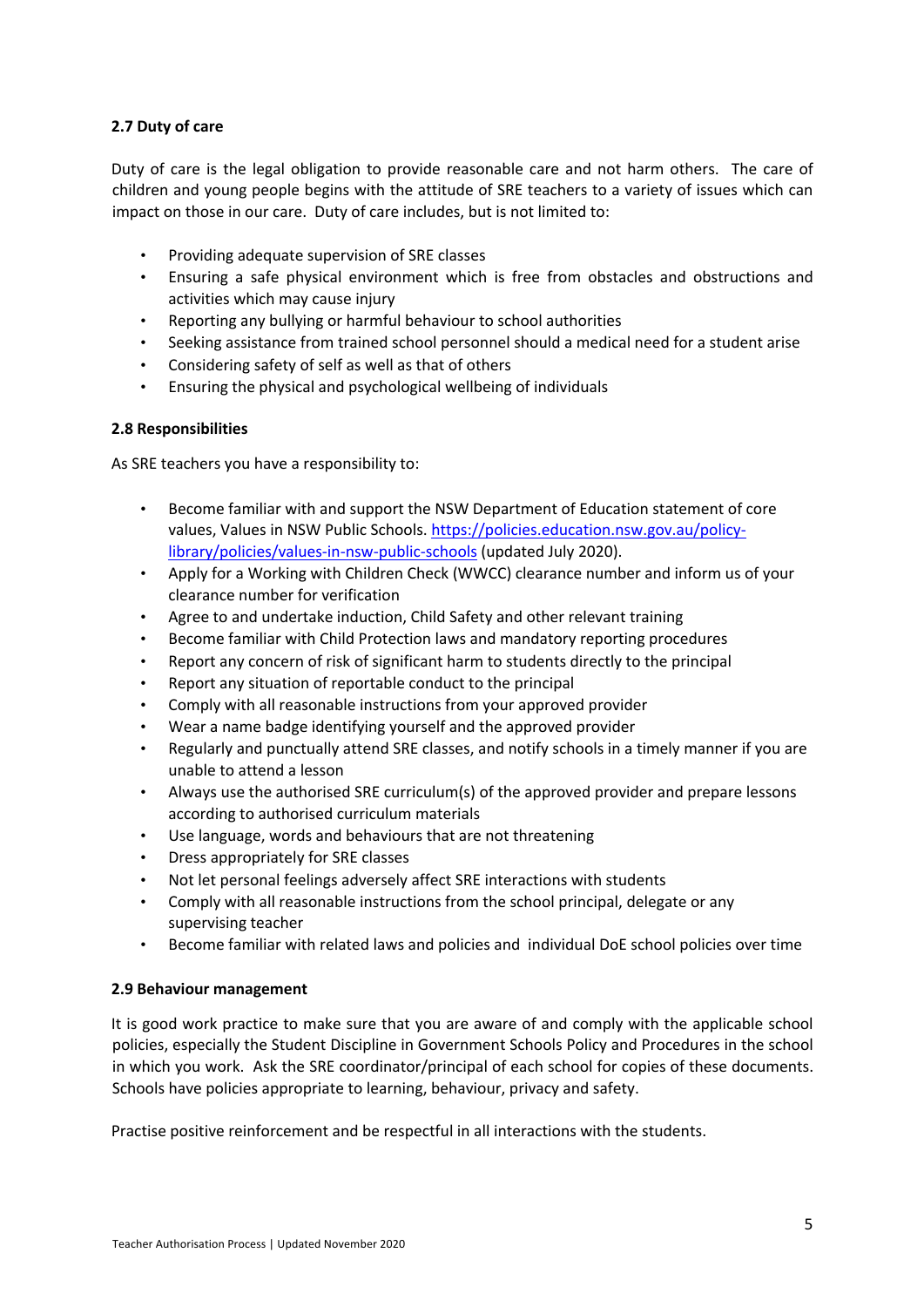#### **2.10 Unacceptable (Prohibited) behaviour management practices**

SRE teachers must NOT under any circumstances:

- Use physical discipline or practise behaviours which humiliate, belittle or frighten students
- Use an object, such as a ruler, to gain a student's attention
- Hold or restrain a student other than to prevent an injury or harm to another
- Intimidate students by standing over them, making them feel alienated, ashamed, guilty or engaging in discriminating behaviour or disrespectful behaviour
- Use corporal punishment which is prohibited by law.

#### **2.11 Appropriate relationships between SRE teachers and students**

SRE teachers must not:

- Impose physical, verbal or psychological punishment
- Have an inappropriate relationship with any student
- Give gifts of a personal nature that encourages the student to think they have a special relationship with the SRE teacher
- Expose a student to material that contains messages and themes that are violent or inappropriate given the student's age and curriculum experience
- Invite student(s) to your home or hold conversations of an intimate nature with students
- Use sexual innuendo or inappropriate language and/or material with a student
- Have contact with a student through social media, letters, phone, etc.

#### **2.12 Being alone with students**

SRE teachers should avoid, as far as is reasonable, situations where they are alone with a student. When responsible for a single student, SRE teachers are advised to discuss the situation with the school authorities. If ever alone with a student be sure to locate yourself and the student in a visible area like the hallway and/or make sure classroom doors are open.

SRE teachers are reminded to become familiar with Child Protection policies and related laws:

- The law prohibiting sexual or inappropriate relations with a person under the age of consent (16 years), Children and Young Persons (Care and Protection) Act 1998, Crimes Act 1900
- The law prohibiting any sexual or inappropriate relations between a volunteer (employee) and student under the age of 18 (NSW Ombudsman 1974)
- The law prohibiting child pornography (NSW Ombudsman Act 1974)
- Privacy laws
- Provision of prohibited drugs
- An act of violence towards another person
- Any offence against a minor person

#### **2.13 Relationships with students and their families outside school hours**

A healthy student/teacher relationship is confined to the school and classroom. SRE teachers must not give details of their email, telephone numbers or address to a child or young person. However, if contact happens through family and social networks and is an existing relationship with a student's family, avoiding contact with that student and their family would be impractical and undesirable.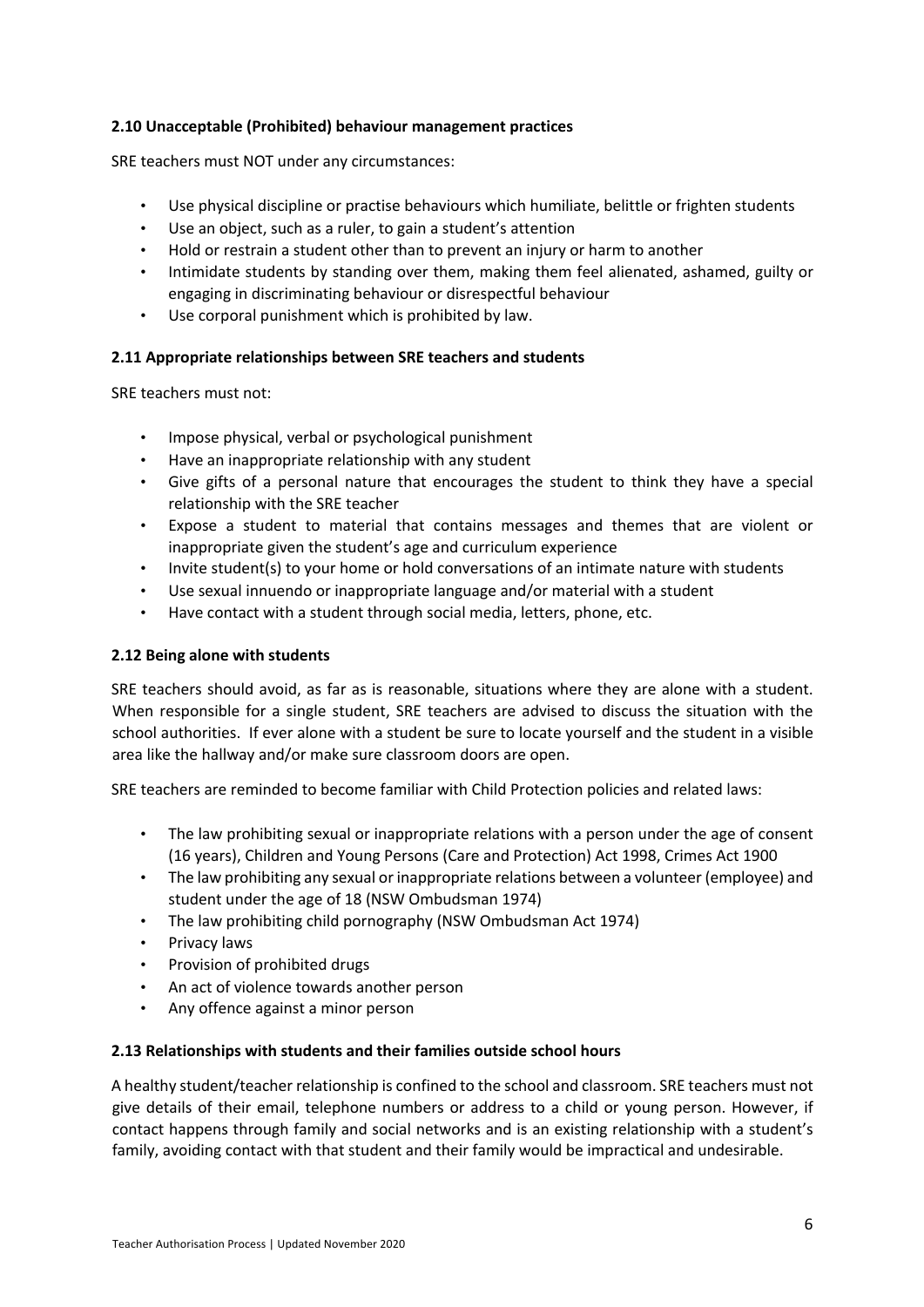#### **2.14 Use of alcohol, drugs and tobacco**

Children and young people must not be given alcohol, tobacco or prohibited substances. Students are to be encouraged in healthy practices. SRE teachers must not enter school premises under the influence of alcohol or prohibited drugs.

#### **2.15 Impartiality**

SRE teachers must remain impartial and objective and this occurs when you follow your approved curriculum. It is inappropriate and improper to encourage or influence students to adopt a faith group or activity which is not the preference of their family.

#### **2.16 Copyright and intellectual property**

Please see the following link for guidelines and further information: http://www.smartcopying.edu.au/information-sheets/schools/educational-licences

It should be noted that some material used for SRE will fall outside this and approved providers are responsible for retaining their own copyright.

Generally, the only material that is free for teachers and schools to use from the internet is online material that is licenced under Creative Commons.

http://www.smartcopying.edu.au/open-education/open-education-resources/cc-informationpackfor-teachers-and-students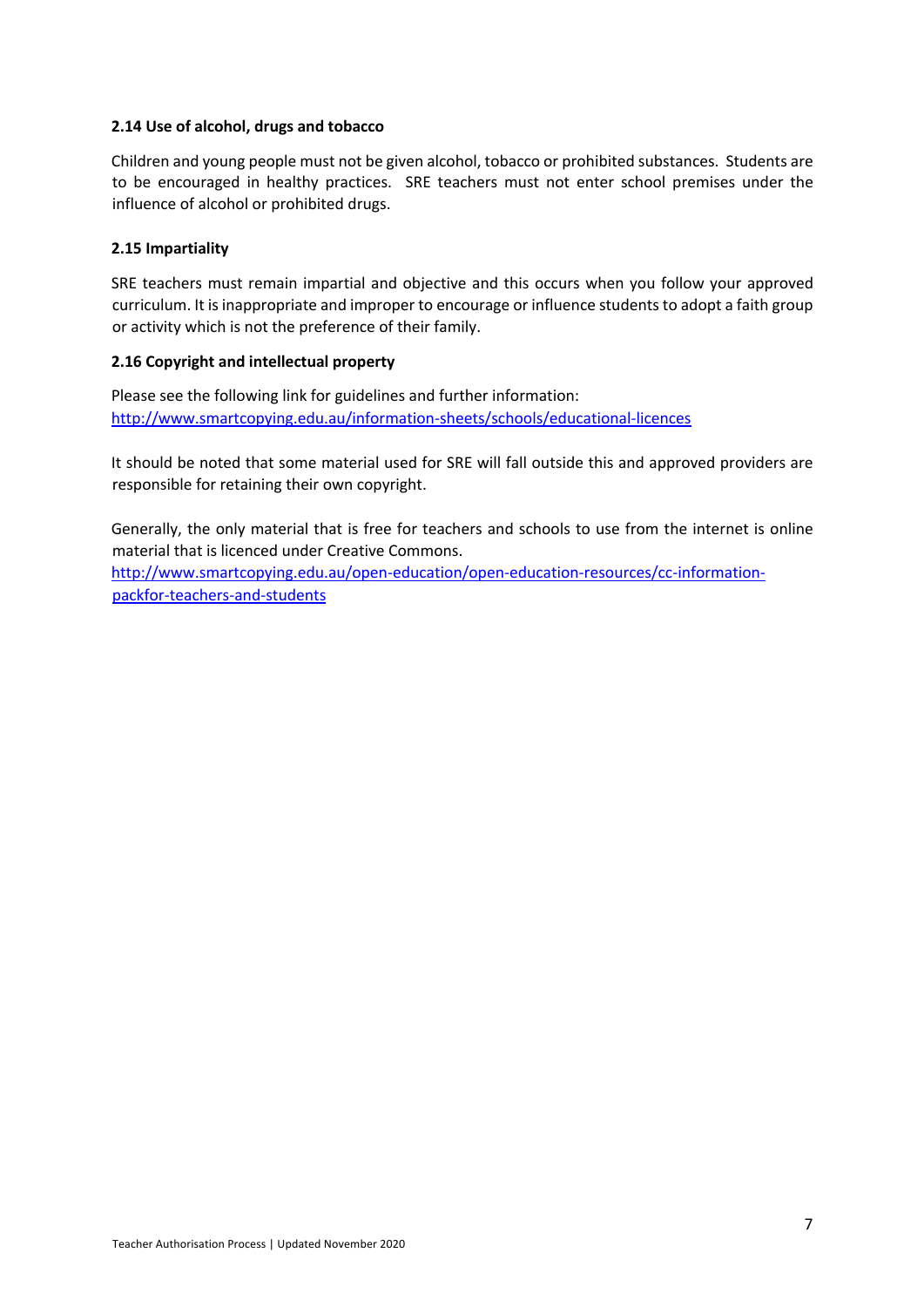## **3. Child Safety and Mandatory Reporting**

All staff and volunteers have a responsibility in their roles to provide support and to report risk of harm concerns about children and young people.

The VGBA Child Safety Policy and Code of Conduct outlines our policies and procedures with regard to child protection, guided by the Child Safe Standards adopted by the NSW Government. Any of our staff who participate directly in activities with children and young people (including SRE teachers) must complete initial and ongoing training, including eLearning courses provided by the Office of the Children's Guardian: https://www.kidsguardian.nsw.gov.au/child-safe-organisations/training-andresources/child-safe-elearning.

SRE teachers must:

- Have participated in an initial Child Safety induction and an update during the past year
- Be aware of the indicators of abuse and neglect of children and young people
- Be aware of their obligation to advise the principal or workplace manager of concerns about the safety, welfare and wellbeing of children and young people that arise in the course of their work
- Be aware of their mandatory obligation to report suspected risk of significant harm and of the procedures for doing so

The Department of Education has developed and updated Mandatory Child Protection Training via an on-line portal\*. The aim of the course is to increase responsive and responsible reporting of child protection concerns by schools.

#### **Skills developed include:**

- Identifying when a student might be at risk of harm
- Discussing concerns with appropriate staff
- Engaging with professional networks, parents and community members
- Gathering information within the school and externally using information exchange provisions
- Using the mandatory reporter guide to clarify concerns and assist decision making
- Depending on the decision of the mandatory reporter guide, reporting to FACS or seeking advice from the Child Wellbeing Unit and then working constructively and positively with the family and with external professionals.

All teachers must complete and update Child Protection training via the following link:

https://education.nsw.gov.au/student-wellbeing/child-protection/child-protection-training

New accounts can be registered here: https://mypl.education.nsw.gov.au/auth/login/

\*Updated training available early 2021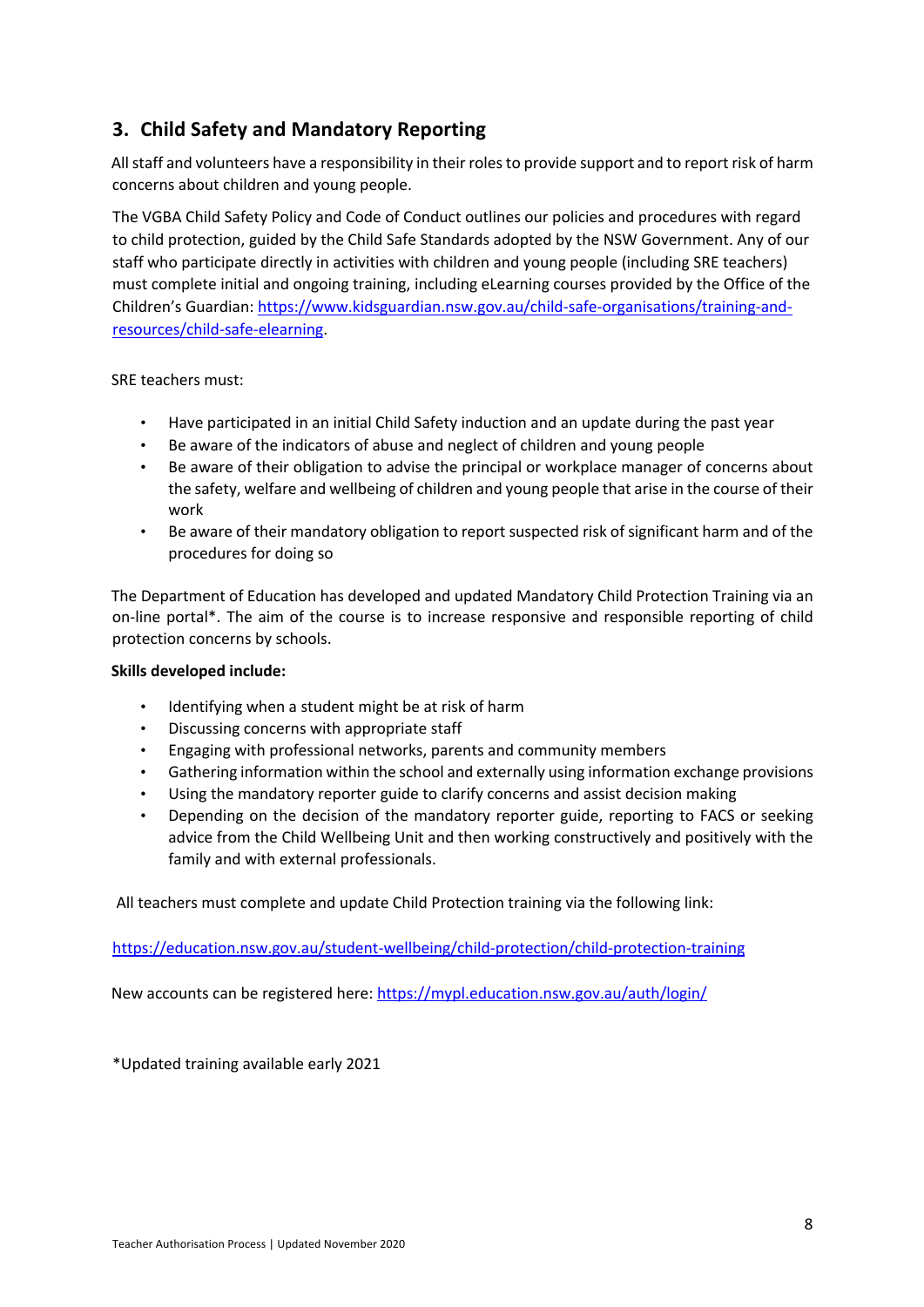## **4. Working with Children Check**

In accordance with the Child Protection (Working with Children) Act 2012, the safety, welfare and wellbeing of children and in particular protecting them from child abuse, is the paramount consideration in the Working with Children Check (WWCC) procedures.

The Department of Education requires that all non-employees who are permitted to teach SRE in its schools be appropriate and responsible persons. Each approved provider must give an undertaking that any SRE teacher authorised to enter NSW Government schools has not had a criminal conviction for any crime against a minor, a conviction for violence, sexual assault or for providing prohibited drugs.

#### **In keeping with current child protection legislation, all SRE teachers are required to apply for a WWCC and obtain a clearance number. The number and date of birth must be provided for verification.**

Approved providers must keep relevant WWCC documents for five years after the employment or engagement has been completed, or longer if required (for example, if the recruitment or engagement action has been the subject of legal action).

The following records are kept for each teacher:

- 1. Full name
- 2. Contact details
- 3. Date of birth
- 4. WWCC number
- 5. Verification date
- 6. Verification outcome
- 7. Expiry date

You can apply for a Working with Children Check via the Office of the Children's Guardian: https://www.kidsguardian.nsw.gov.au/child-safe-organisations/working-with-children-check

Each authorised religious persuasion must also give an undertaking that any SRE teacher authorised to enter NSW Government schools has not had a criminal conviction for any crime against a minor, a conviction for violence, sexual assault or for providing prohibited drugs.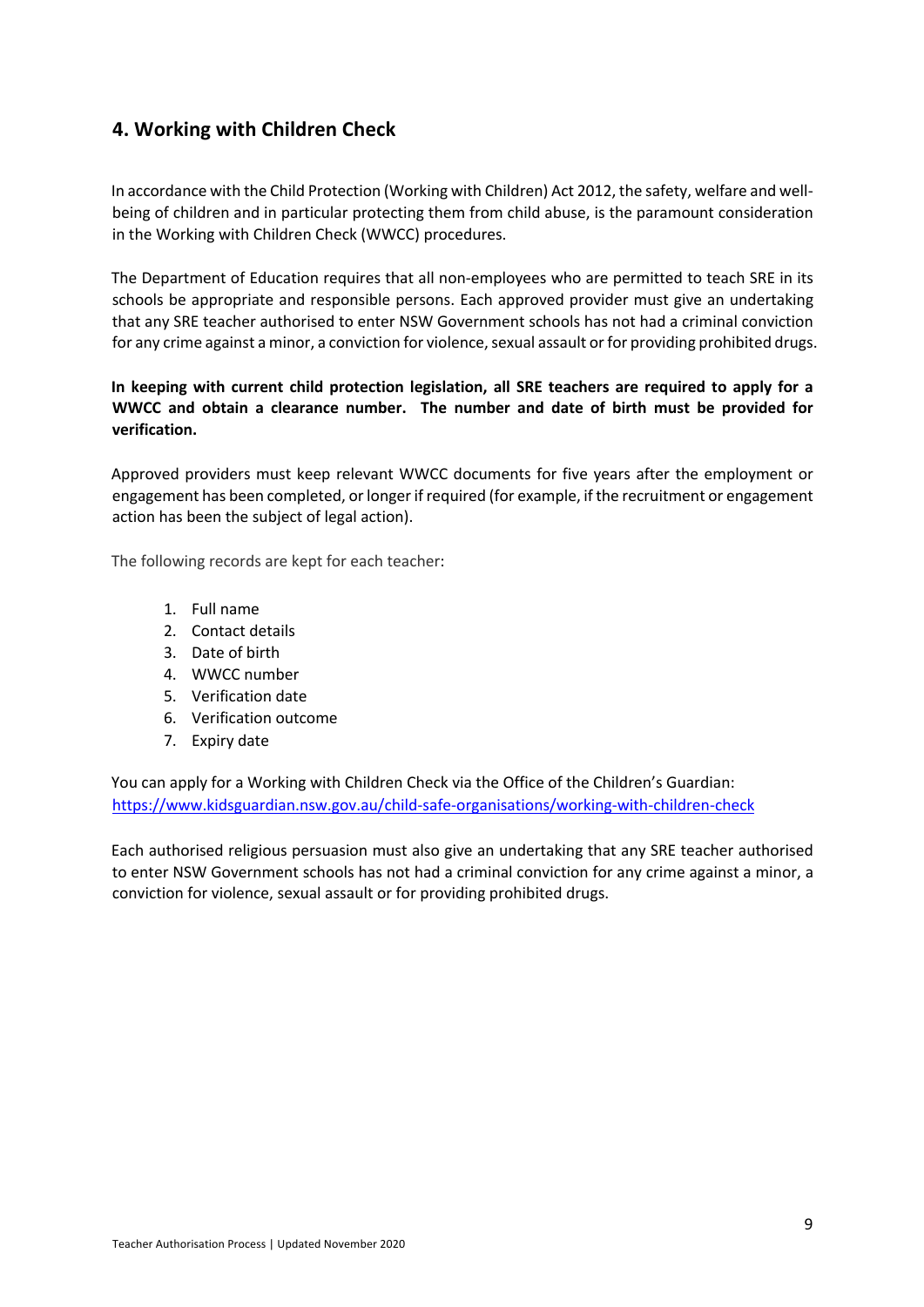## **SRE Teacher Volunteer Charter and Declaration**

'Viên Giác' means complete enlightenment, peace, cessation of suffering and pureness within oneself. Viên Giác Buddhist Association Incorporation (VGBA) provides spiritual, physical and emotional support and guidance to those in need.

We are committed to teaching Buddhism philosophy to the young generation to help them to lead a healthier life and have a healthy mind to contribute to a healthier society. Buddhism classes, including those delivered through our approved Special Religious Education (SRE) curriculum, are centred on Buddha's teachings and how they can be used as life skills in day-to-day situations.

This Volunteer Charter outlines the commitment between individual volunteers and VGBA.

| 1           | <b>Direction</b>                                                                                                     | provide thorough instruction of any given tasks and responsibilities                                                   |  |  |
|-------------|----------------------------------------------------------------------------------------------------------------------|------------------------------------------------------------------------------------------------------------------------|--|--|
|             | provide contact details of VGBA members who will offer support and<br>Supervision<br>guidance                        |                                                                                                                        |  |  |
| Safety<br>3 |                                                                                                                      | provide protection to all volunteer's safety under health and safety<br>regulations and covered under public liability |  |  |
| 4           | Development                                                                                                          | provide regular feedback on performance and ongoing training if needed                                                 |  |  |
| 5           | <b>Fairness</b>                                                                                                      | not make unreasonable requests of volunteer's principles or beliefs                                                    |  |  |
| 6           | Participation                                                                                                        | encourage volunteers to participate in decision marking when applicable                                                |  |  |
|             | Updates                                                                                                              | Inform volunteers of any changes within VGBA and relating to tasks                                                     |  |  |
| 8           | assign/allocate tasks suitable to the individual's voluntary skills, motivation<br>Appropriateness<br>and experience |                                                                                                                        |  |  |

#### **Viên Giác Buddhist Association (VGBA) will:**

#### **As a Volunteer to Viên Giác Buddhist Association (VGBA) I will:**

|   | Values          | become familiar with and commit to the core value principles of VGBA                                                                           |
|---|-----------------|------------------------------------------------------------------------------------------------------------------------------------------------|
| 2 | Procedures      | accept and support VGBA guidelines and follow procedures to the best of<br>my ability                                                          |
| 3 | Effort          | carry out reasonable and acceptable tasks to the best of your ability                                                                          |
| 4 | Confidentiality | maintain confidentiality of information, within and outside VGBA                                                                               |
| 5 | Accountability  | carry out volunteer commitments to the best of my ability and inform VGBA<br>if unable to do so                                                |
| 6 | <b>Teamwork</b> | share support within and between teams, and provide constructive<br>suggestions within VGBA principles to enhance the delivery of SRE teaching |
| 7 | Development     | be willing to learn new tasks and skills                                                                                                       |
| 8 | Service         | understand, recognise and respect the role of VGBA as a Charity Organisation<br>and its commitment to assist those in need                     |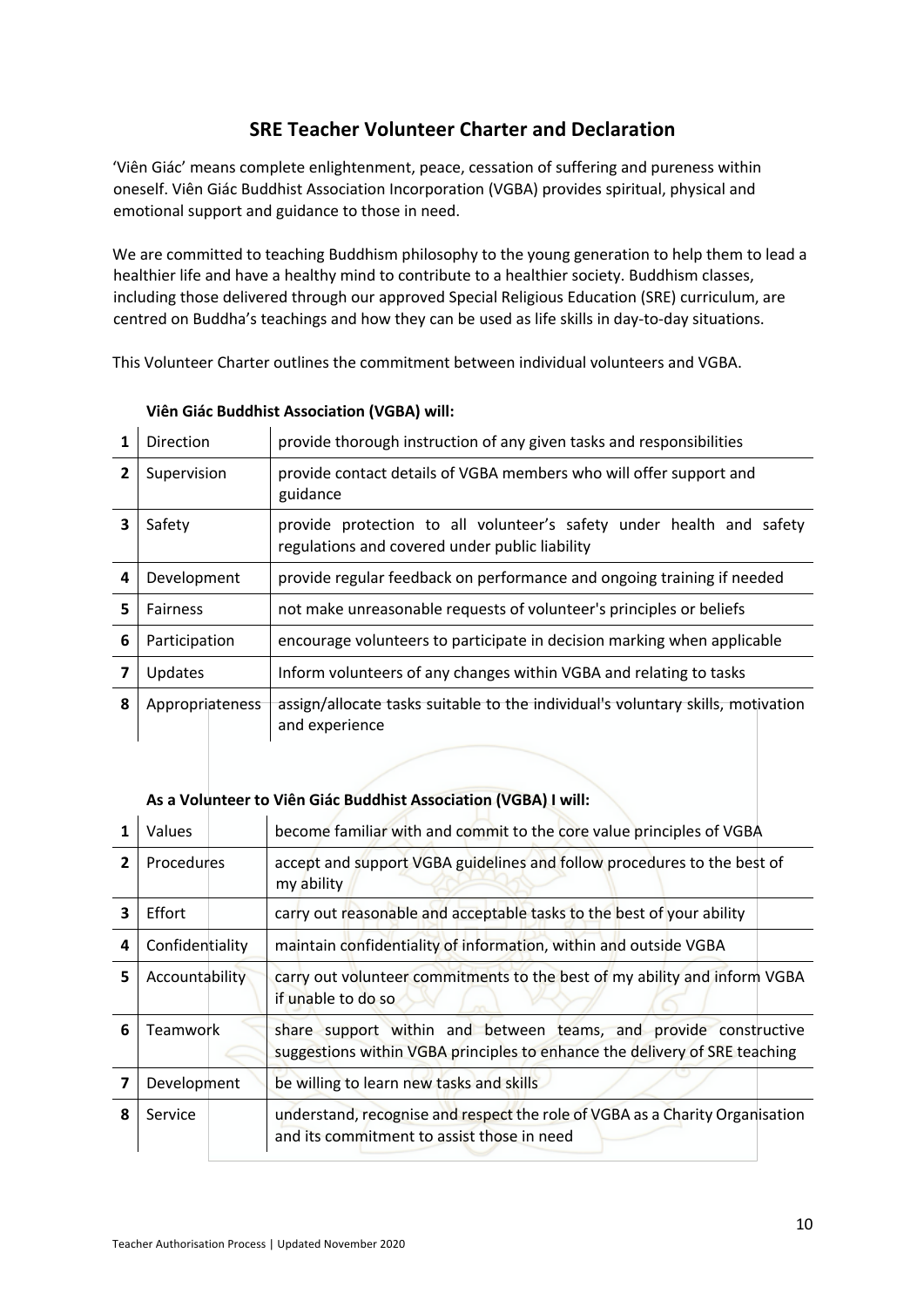**Your Personal Details**

| Full<br>Name:                    |                                                      | Title:                                                                                                                                                                                 |            |                              |  |
|----------------------------------|------------------------------------------------------|----------------------------------------------------------------------------------------------------------------------------------------------------------------------------------------|------------|------------------------------|--|
|                                  | First name<br>Last name                              |                                                                                                                                                                                        |            | (Mr, Mrs, Ms, Miss)          |  |
| Address:                         |                                                      |                                                                                                                                                                                        |            | <b>Street Address</b>        |  |
|                                  | Unit/Apartment                                       |                                                                                                                                                                                        |            |                              |  |
|                                  |                                                      | Suburb                                                                                                                                                                                 | State      | Postcode                     |  |
| Date of birth                    | (DD-MM-YY)                                           |                                                                                                                                                                                        |            |                              |  |
| Mobile Phone:                    |                                                      | Home phone:                                                                                                                                                                            |            |                              |  |
| Email address:                   |                                                      |                                                                                                                                                                                        |            |                              |  |
| <b>WWCC clearance</b><br>number: |                                                      | <b>WWCC expiry date:</b>                                                                                                                                                               |            |                              |  |
|                                  | <b>Volunteer declaration</b>                         |                                                                                                                                                                                        |            |                              |  |
|                                  |                                                      |                                                                                                                                                                                        |            | being employed or engaged by |  |
|                                  |                                                      | Viên Giác Buddhist Association (VGBA) in the role of Volunteer SRE Teacher acknowledge that I have:                                                                                    |            |                              |  |
|                                  | (VGBA) as outlined in the Volunteer Charter above    | Understood and accept my responsibilities as a Volunteer with Viên Giác Buddhist Association                                                                                           |            |                              |  |
|                                  |                                                      | Understood and agree to comply with the SRE Teacher Authorisation Process, Child Safety Policy<br>and Code of Conduct for Viên Giác Buddhist Association (VGBA)                        |            |                              |  |
|                                  |                                                      | Completed a Teacher Training induction including Child Safety, Mandatory Reporting and                                                                                                 |            |                              |  |
|                                  | classroom management                                 |                                                                                                                                                                                        |            |                              |  |
|                                  |                                                      | Obtained a WWCC clearance and received a WWCC number and expiry date (provided below).                                                                                                 |            |                              |  |
|                                  |                                                      | Never been convicted for violence, sexual assault or any crime against a minor                                                                                                         |            |                              |  |
|                                  | Never been convicted for providing prohibited drugs. |                                                                                                                                                                                        |            |                              |  |
|                                  |                                                      | I understand that if, after signing this declaration, I am later convicted on any matters related to the<br>above offences, I am no longer authorised to enter NSW Government schools. |            |                              |  |
|                                  |                                                      |                                                                                                                                                                                        | Date: $1/$ |                              |  |